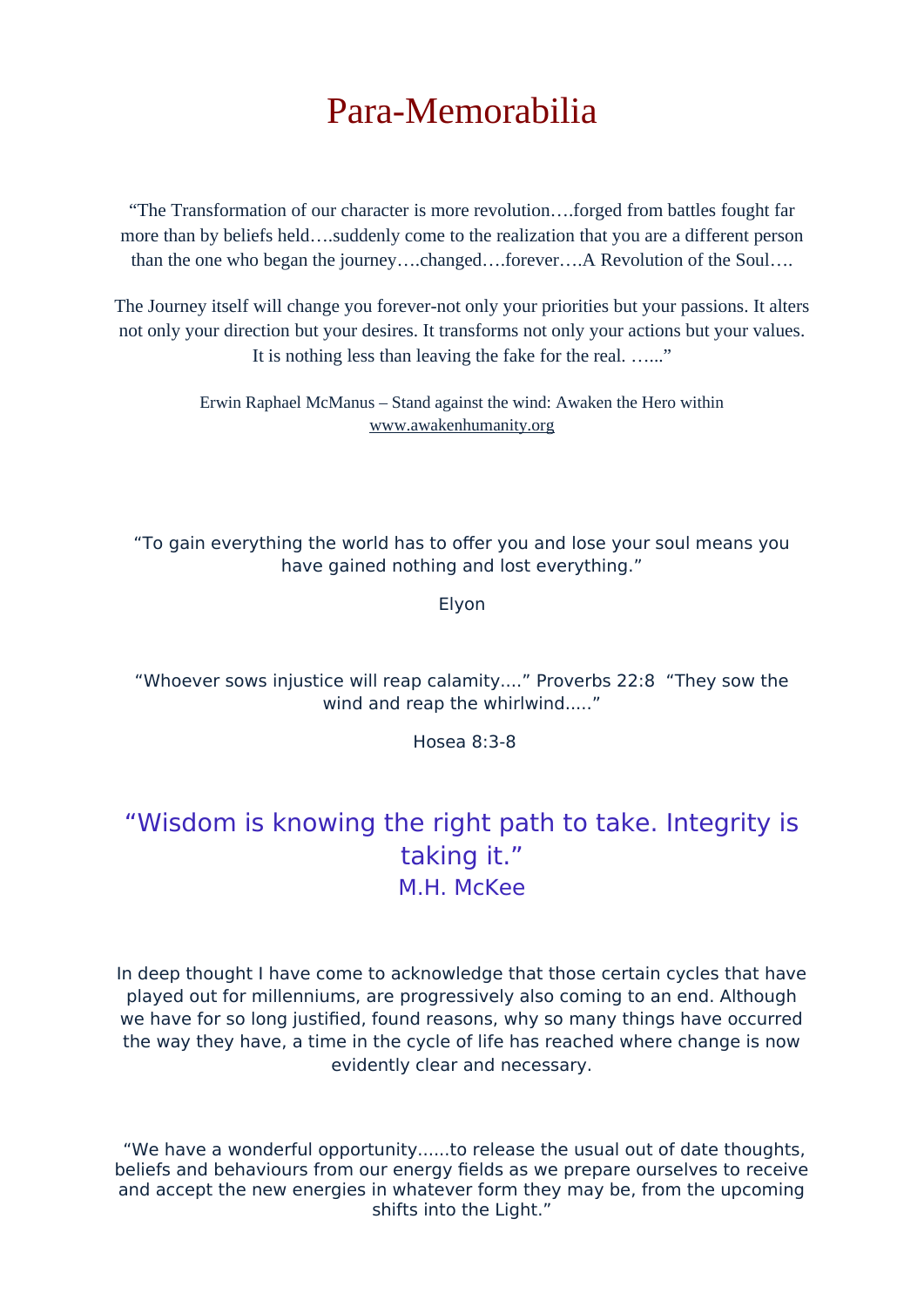"..........indigenous cultures were extremely advanced. They understood how to live in harmony with the Earth, and their teachings were very profound, insightful and spiritual. You don't need to look far to see how knowledgeable they were, and their knowledge of our planet, the cosmos, science and mathematics still baffles experts today.

These cultures also had prophecies, and many of them speak of a time when all of this knowledge would be lost, but then would eventually return to Earth. Prophecies speak of indigenous cultures and bloodlines reuniting. We're living in a special time rightnowbecause that ancient indigenous prophecy wasn't just referring to the 'spiritual awakening' of their own people, but of the entire planet, and this is the process we're going through today.

............. The time has come where many desire a cleaner, greener, more cooperative human experience where everybody can thrive. Humanity has the potential to live in peace and meet the needs of everyone easily. We can live in harmony with nature and work with it, not against it.

*"There have been wounds of injustice, of oppression, of colonization, of greed, of superstition, all those things which injure the human heart. At the same time there's been no way for this to be expressed, it's been held inside. So this ancestral wound is this wound that's been carried on from generation to generation to generation, this intergenerational trauma. But it was also prophesied and promised that after a period of 500 years that a great, great spiritual spring time would emerge with such power and such intensity that all that had been covered in the cold bitter snow would be revealed and cleansed and purified. And that we would emerge galvanized, reunited as not only the reunion of the Condor and Eagle, but a reunion of the entire human family. This time is now. – Indigenous Elder."*

#### [\(https://youtu.be/JHMXHoO8f4s ;](https://youtu.be/JHMXHoO8f4s) [source\)](https://www.youtube.com/watch?v=JHMXHoO8f4s&feature=youtu.be)

## Arjun Walia

[https://www.collective-evolution.com/2019/03/18/indigenous-leaders-share-the-prophecy-of-the-reunion-of-the-condor-and](https://www.collective-evolution.com/2019/03/18/indigenous-leaders-share-the-prophecy-of-the-reunion-of-the-condor-and-eagle-video/)[eagle-video/](https://www.collective-evolution.com/2019/03/18/indigenous-leaders-share-the-prophecy-of-the-reunion-of-the-condor-and-eagle-video/)

"How does one express the depth of heartache and loss at the hands of someone who either had no understanding or concept of what they were doing, or were heartless and cold? How do we remove ourselves from feeling victimised at the hands of those lost themselves? And how do we forgive ourselves for doing what we did not understand at the time upon doing them? How does one explain what they feel if the pain or remorse or regret or hurt is too deep? How can one even begin to express what someone else either won't be able to fathom, accept or respect what is from the heart?

Silence sometimes is deeply enriching because it gives one the time to go deep within and reflect. To be. To rejuvenate. Some of us withdraw in total silence to observe, to watch some aspects of life or for part of it to maybe even collapse. Or because one does not know what else to do anymore. Some to save themselves, whilst others to save others, and remarkably for some at a sacrificial cost. For a promise that they cannot even begin to explain into words, because it cannot be understood in the way the heart understands. Some withdraw to be able

to find time to reflect, and walk the path of insight so as to begin to make sense of life. Silence sometimes is for those that are so deeply removed from the world because of what they feel in their heart. There are countless reasons for why some simply go into Silence.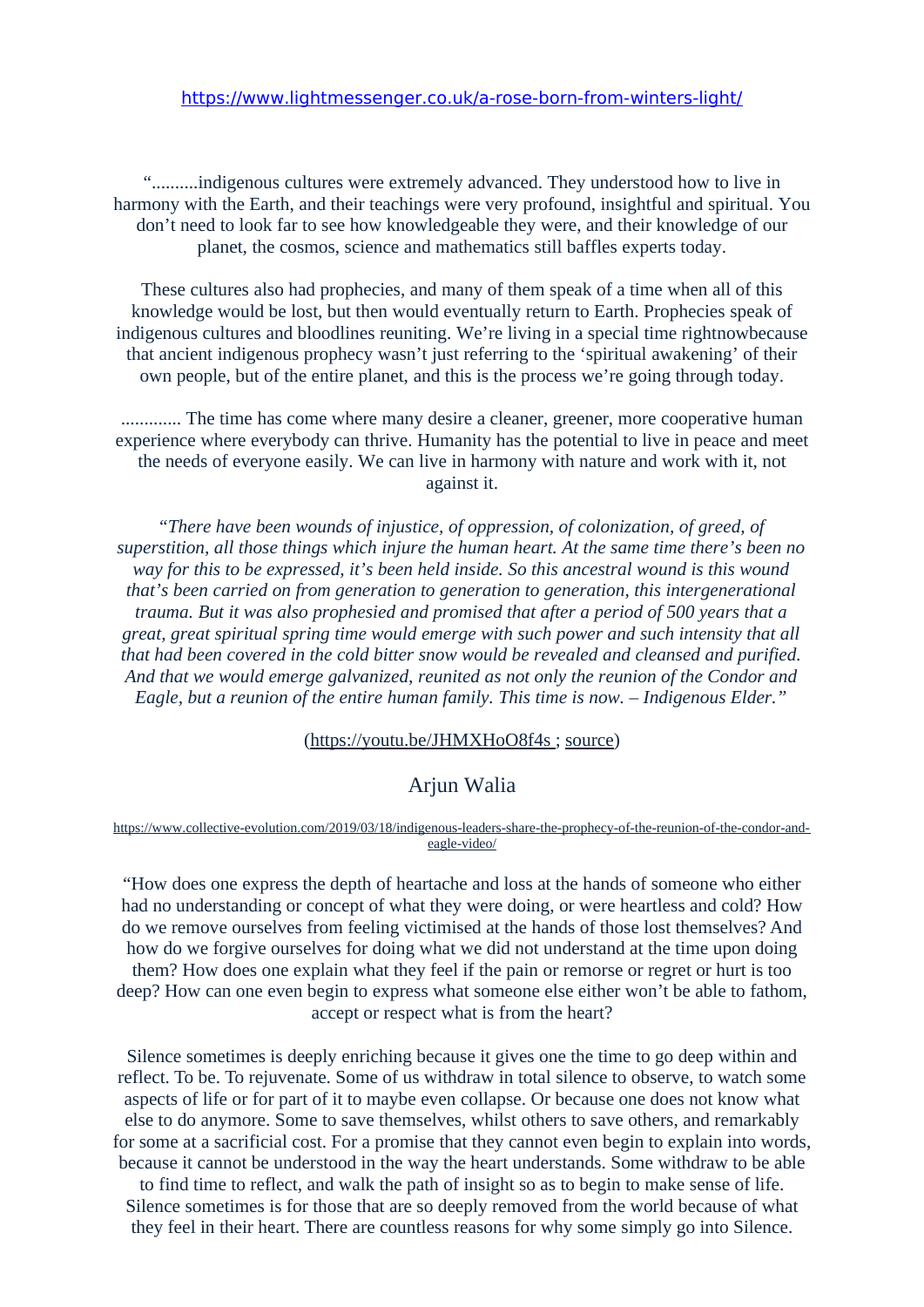In deep reflection the past few months and making even greater challenging changes, I begin to realise the depths of how monetary issues seem to steer many away from the most important matters in life that have far more worth. That when money disappears love remains. If Souls on Earth could come together and help one another, share tools, resources, abilities, and so forth, you will surprise yourselves just how love is more important and more powerful. Helping one another with no value of money, suddenly you realise you have won.

There are those most Beauty-Full moments where we find a word, a painting, a comforting soul who can give us warmth, love, hope, sunshine and respect; a motivational factor to find worth in life and love. To help us propel forward. To find meaning, reason to live."

#### PARA

# Redefning Collective

"The word collective was once considered following the norm. Following the 'puppets' who truly cannot represent a position or country, self evidently clear by looking at the world and what a mess they made of it. Collective was once a norm in itself. One had to follow to be in it, to fit in society, to fit in the group or be accepted. It lost its concept of what it was ought to have stood for in the first place. A lot has now changed.

Collective is more considered following not as such, but as in Uniting, as in coming together for the common good. Not against it but for it.

There is this remarkable Double Slit Experiment and it is worth noting just how Consciousness is Evolving. It is truly worth watching.

There is a difference between being an individual and contributing towards the Collective of today's era, and 'The individual versus the staged collective'

(https://jonrappoport.wordpress.com/2017/07/09/the-individual-vs-thestaged-collective-3/; https://jonrappoport.wordpress.com/2017/08/20/the $individual-vs-globalism-2/$  ).

True Collective means Coming together, in Love and Light, in Peace and for the common good." PARA

Quantum Physics: Double Slit Experiment & Consciousness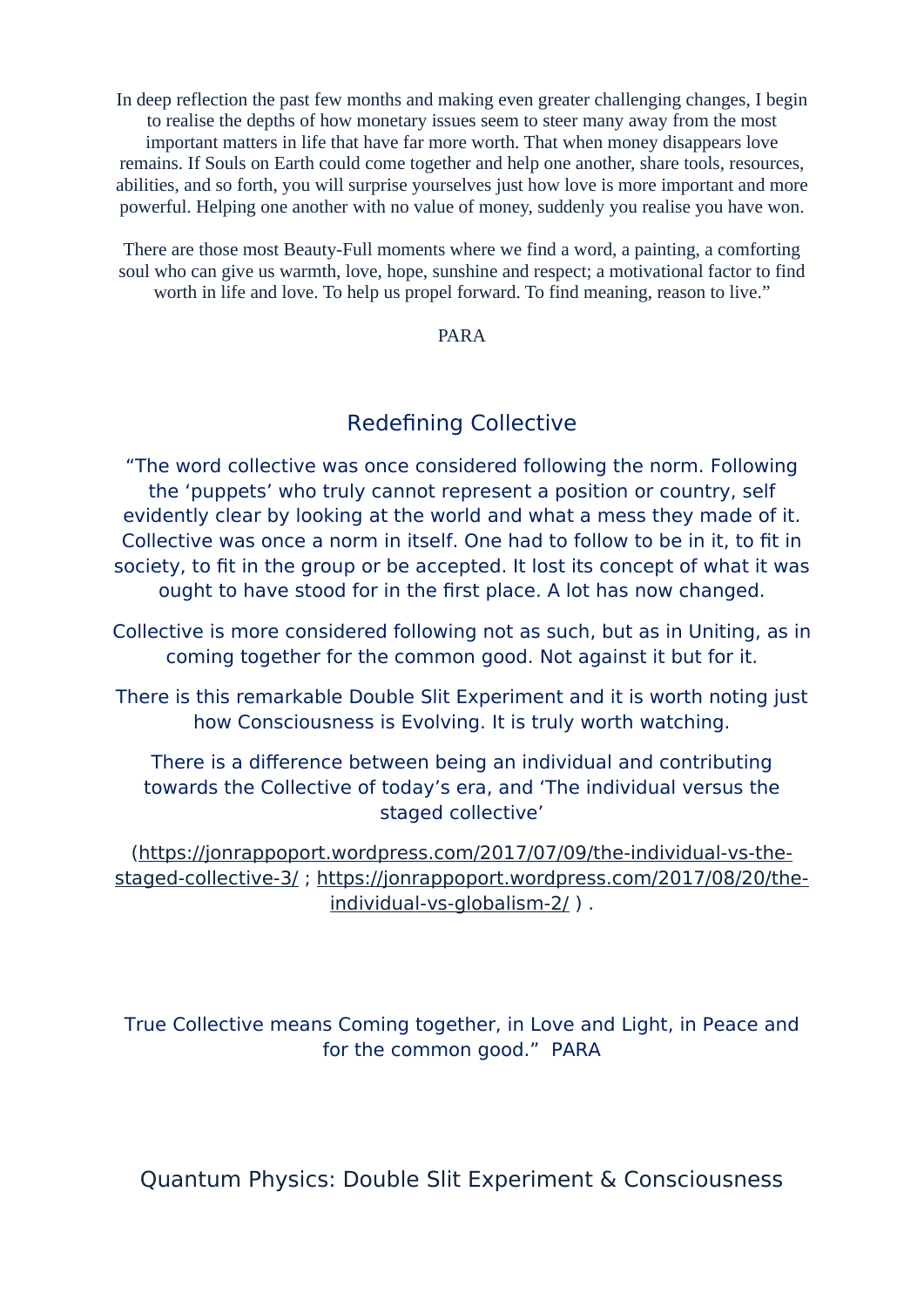# https://voutu.be/HiAj7S6ko9O

"It takes humility and wisdom to recognizethat there are many paths to the One, which support the kind of personal growth and evolution that we are looking for. Differentindividuals will benefit from different paths.....

.... Our collective evolution is not going to be fostered by efforts toalign the entire population with a single path to the Divine, but rather in recognizing that we are all on our individual paths to the Divine, and a respect for and acceptance of each other's paths is what really binds us at a deeper level.

As Thoreau once said, "If a man does not keep pace with his companions, perhaps it is because he hears a differentdrummer. Let him step to the music which he hears, however measured or far away."

# **Richard Enos**

https://www.collective-evolution.com/2019/05/04/is-the-new-age-movement-pure-deception-as-doreen-virtue-implies/

# "Unearthing The Earth's Golden Buddha"

https://voutu.be/nGC7tuNpMUA

https://frequencywriter.com/may-2019-energy-update-something-big-iscomina/

Discover "Your Greatest Gift"

the "gift to the world"

"that gift that only you have"

that "utmost expression of" your "uniqueness"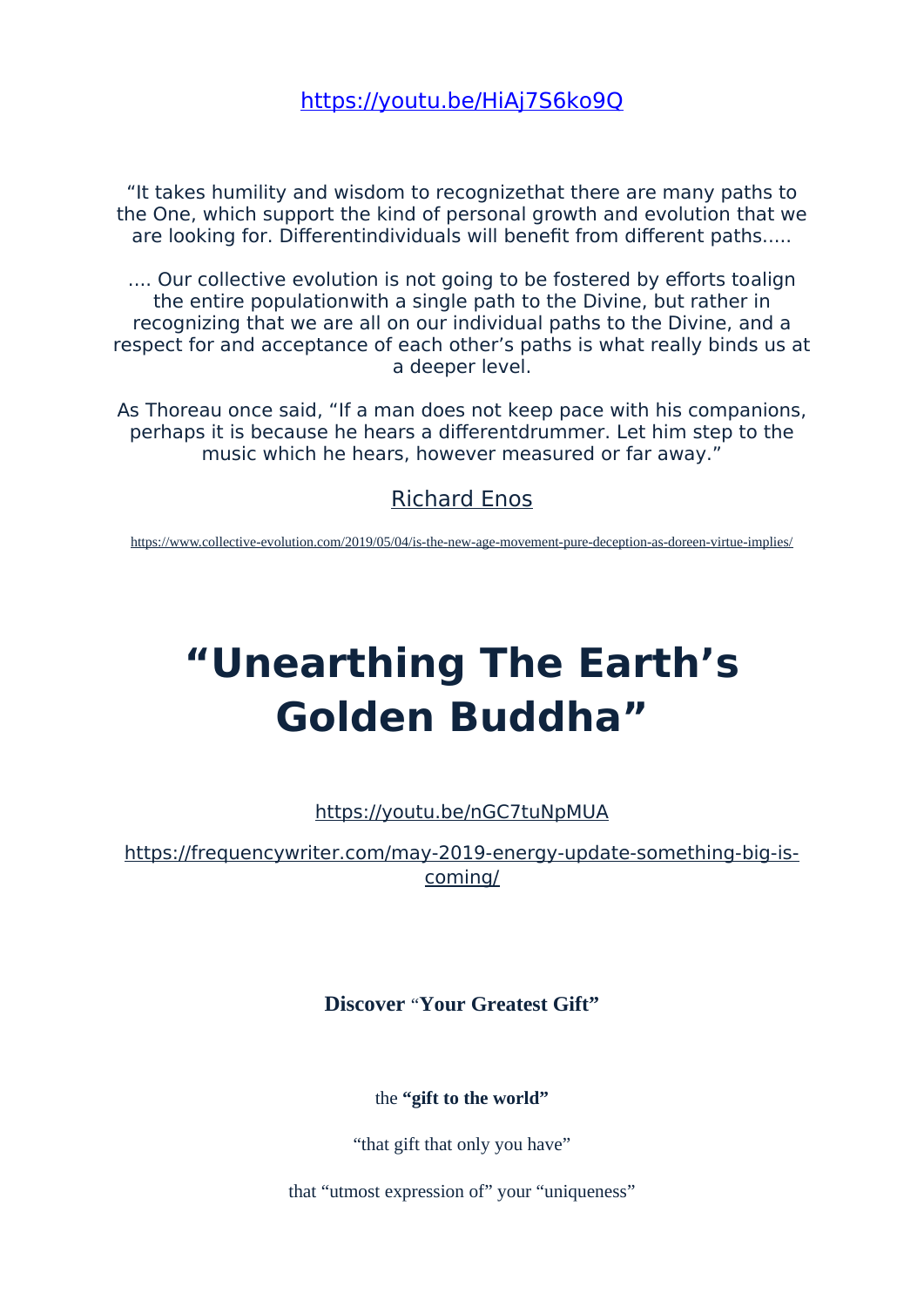Our Earth ought to be "The process of learning about your true self, the process of becoming what you are meant to be".

https://astrobutterfly.com/2017/03/14/sun-conjunct-chiron-feed-the-hungry[horses/](https://astrobutterfly.com/2017/03/14/sun-conjunct-chiron-feed-the-hungry-horses/)

# **Mother Earth is Shifting Her Vibrational Frequency and So Are We**

Read:<https://www.shiftfrequency.com/schumann-resonance-earths-heart-beat/>

# **The Schumann Resonance - Our Raising of Global Consciousness**

Read: [https://elizabethperu.com/blog/schumannresonance?utm\\_source=Subscriber+to+The+Tip-](https://elizabethperu.com/blog/schumannresonance?utm_source=Subscriber+to+The+Tip-Off+Global+Energy+Forecast&utm_campaign=f9fc849926-EMAIL_CAMPAIGN_2019_02_21_12_26_COPY_01&utm_medium=email&utm_term=0_09e23965cb-f9fc849926-94717989)Off+Global+Energy+Forecast&utm\_campaign=f9fc849926- [EMAIL\\_CAMPAIGN\\_2019\\_02\\_21\\_12\\_26\\_COPY\\_01&utm\\_medium=email&utm\\_term=0\\_09e2396](https://elizabethperu.com/blog/schumannresonance?utm_source=Subscriber+to+The+Tip-Off+Global+Energy+Forecast&utm_campaign=f9fc849926-EMAIL_CAMPAIGN_2019_02_21_12_26_COPY_01&utm_medium=email&utm_term=0_09e23965cb-f9fc849926-94717989) [5cb-f9fc849926-94717989](https://elizabethperu.com/blog/schumannresonance?utm_source=Subscriber+to+The+Tip-Off+Global+Energy+Forecast&utm_campaign=f9fc849926-EMAIL_CAMPAIGN_2019_02_21_12_26_COPY_01&utm_medium=email&utm_term=0_09e23965cb-f9fc849926-94717989)

# **How does the Schumann Resonance Afect humans?**

Read:<https://www.shiftfrequency.com/what-is-the-schumann-resonance/>

You rebel by doing the right thing, even when no one is looking. You rebel by standing up and voicing your opinion when you see injustice.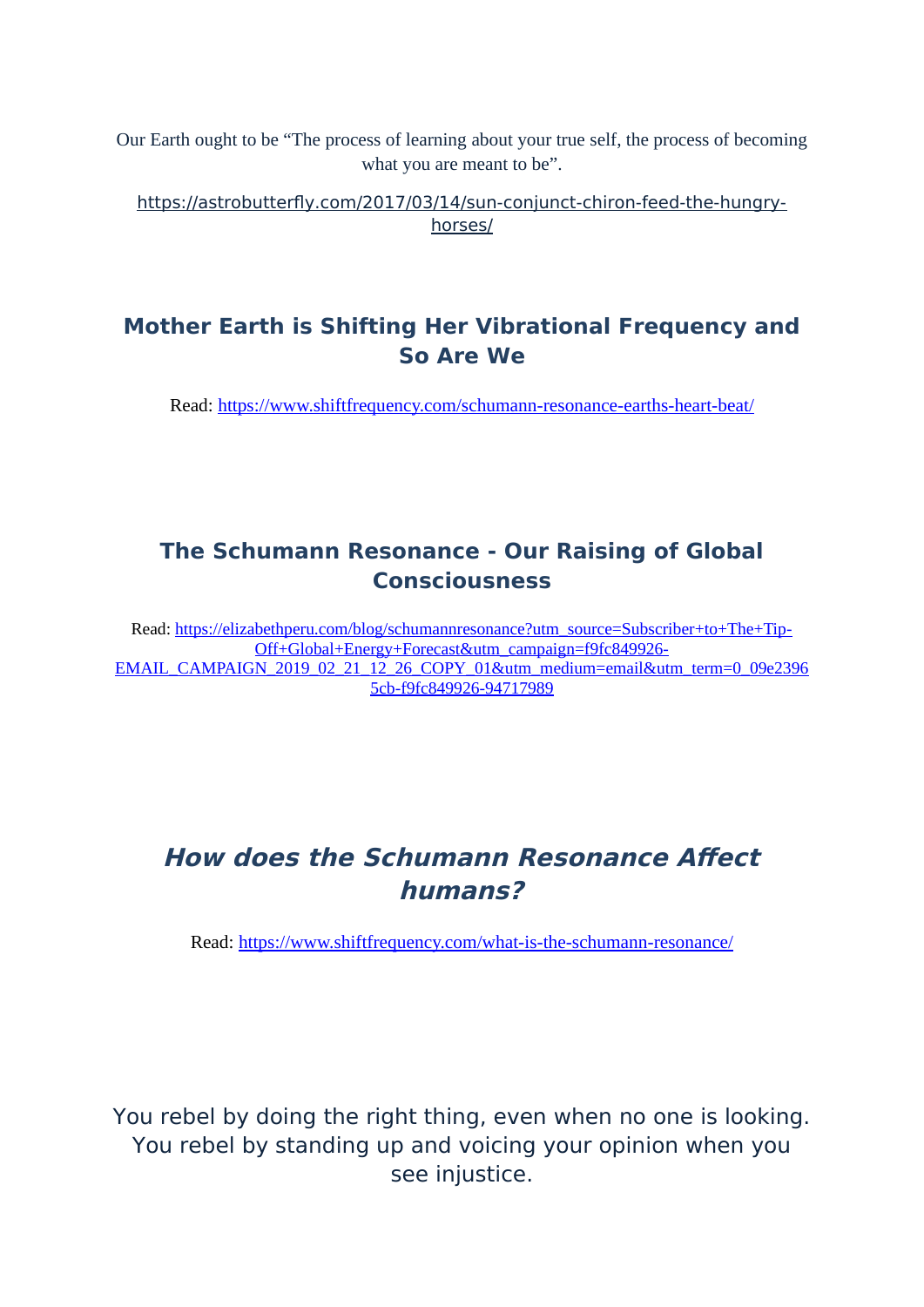We rebel by uniting in the face of adversity and saying we will no longer be divided by a small group of people who think they deserve everything at our expense!

We are going through this mass awakening together, the real enemy is greed! We rebel by giving!

## (https://thetruthrevolution.net/5-signs-we-are-going-through-a-globalmass-awakening/)

# **Spiritual Ascension**

## **Awakening of the Mind**

This type of awakening comes when you experience a major [epiphany](https://lonerwolf.com/breathtaking-epiphanies/) or sudden mental realization.

#### **Awakening of a New Personality**

This type of transformation and ascension involves cutting away and moving past old limiting and toxic patterns and developing qualities such as [self-acceptance,](https://lonerwolf.com/tag/self-acceptance/) empowerment, and understanding.

## **Awakening of Spiritual Energy**

#### **Awakening of the Soul**

Soul awakenings can be brief and sudden, or long and drawn out. Brief soul awakenings are often referred to in Zen Buddhism as ['Satori'](http://www.zen-buddhism.net/zen-concepts/satori.html) which is the experience of seeing into one's true eternal nature. This glimpse of enlightenment is often short and doesn't last very long (one moment to a few days). On the other hand, long-term soul awakenings are experienced as a deepening of contact with one's Soul. This could involve consistently uniting with one's soul purpose, [spirit guides,](https://lonerwolf.com/connect-with-spirit-guides/) or [higher](https://lonerwolf.com/higher-self/) [self](https://lonerwolf.com/higher-self/) and thereby understanding and beginning to experience oneself as Eternal and Limitless.

Have you ever had a moment in which you felt the division between yourself and the World disintegrate? Have you ever shifted from the ego-perspective to the universal-perspective? Have you experienced any moments where you've felt deeply aligned with your life purpose? These are all signs of a soul awakening. Developing virtuous qualities such as compassion, tolerance, forgiveness, and [unconditional love](https://lonerwolf.com/what-is-unconditional-love/) also accompany soul awakenings.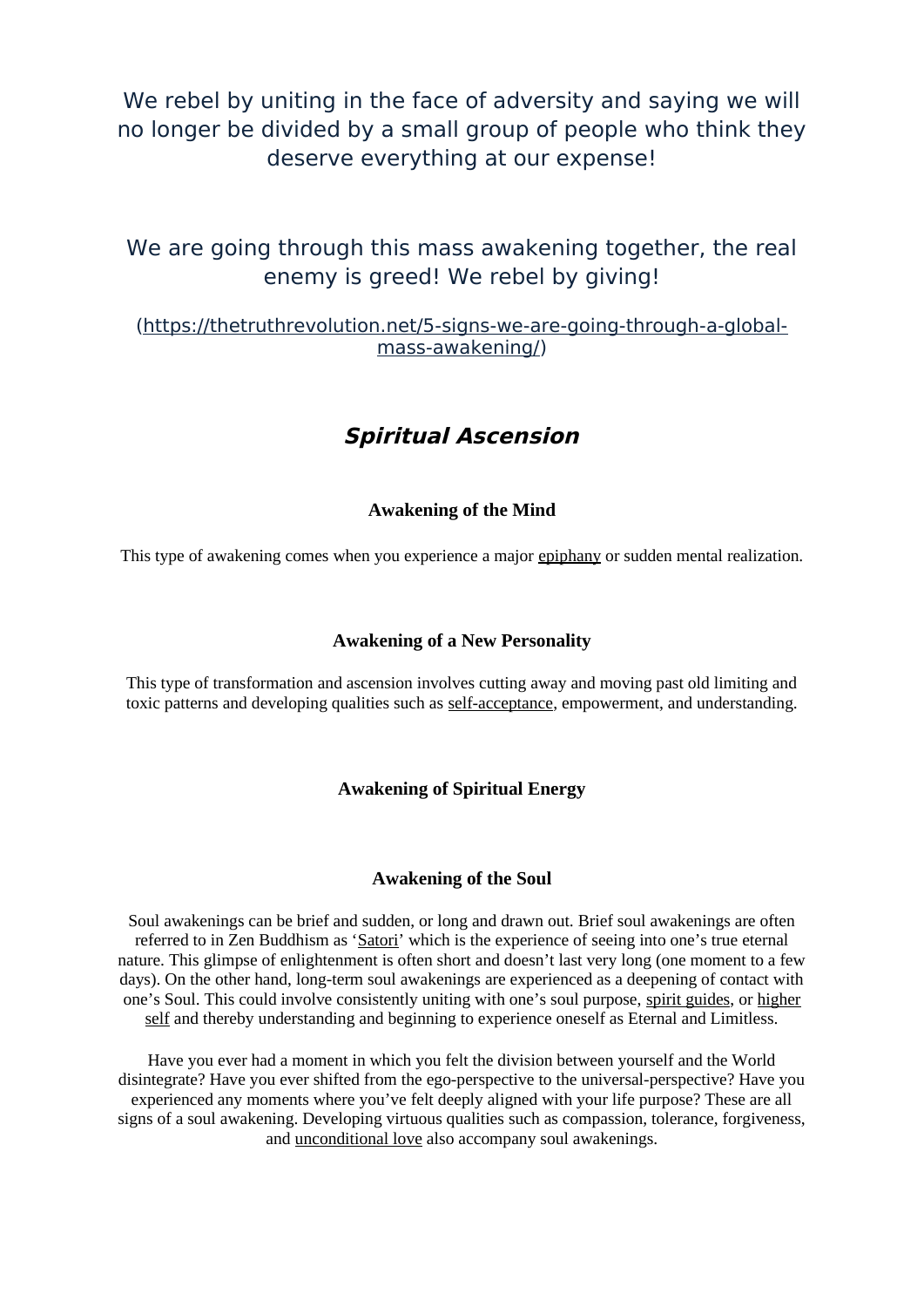#### **Total Awakening (Enlightenment)**

.....total awakening is a gift of grace..... a Mystical Awakening. [The ego](https://lonerwolf.com/what-is-the-ego/) is finally seen, understood, and overcome, and all that remains is the Pure Awareness, Presence, Love, and Truth.

<https://lonerwolf.com/spiritual-ascension/>

# **HOW DO YOU KNOW THAT YOU ARE ASCENDING?**

Read: https://operationdisclosure1.blogspot.com/2019/04/ascension-and-how-weshift.html

# **Where were YOU.....?**

"Where were you when there were cries of help?

Where were you when there were pleas for help?

Where were you when there was desperation to make a change?

Where were you when they plotted against humanity?

Where were you when they created havoc on Earth?

Were you a part of it or the victim?

Were you the initiator or the sufferer?

Were you the ignorant or the arrogant?

Were you the helper or the obstruction?

Were you aware?

Did you know?

Where are you now?

What path are you on? What path have you chosen in this changing world?

What will you do to help now?

What will you do to make a difference now?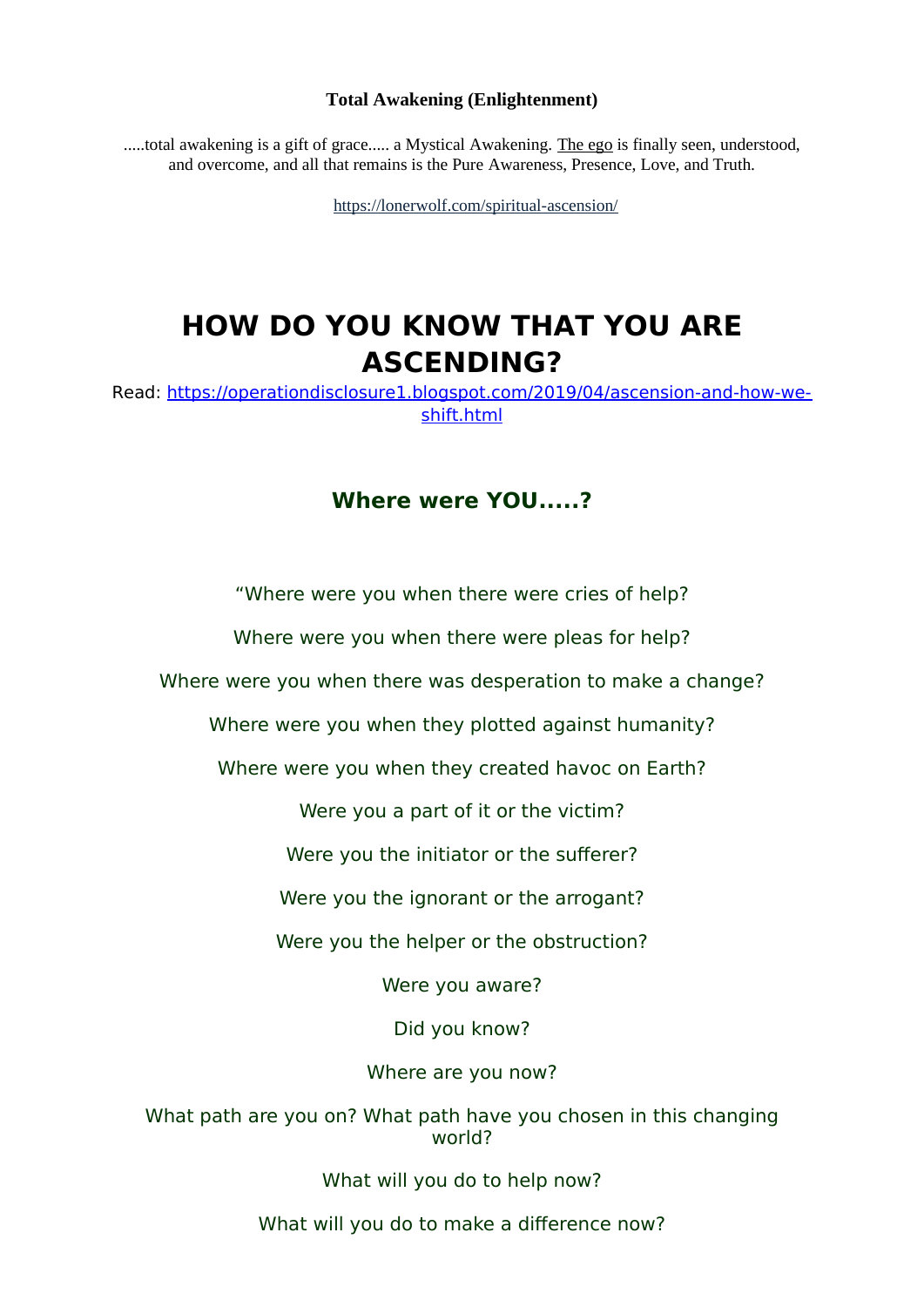What sort of diference will it be? For the better?"

# **PARA**

# The Ship arrives....

# As he waited for the ship to return to take him  $home...$

He held onto the dream for so long and suddenly as the month of reaping he climbed to the hill without walls or barriers there it was, behold the ship coming.

The gates of his heart flung open, and his joy flew far over the sea. And he closed his eyes and prayed in the Silences of his sool.

But as he descended the hilltop a sadness came upon him, and there a thought in his heart....

How shall I go in peace and without sorrow? Not without a wound in the spirit shall I leave.

Long were the days of pain, and long were the nights of alones. Too many fragments of the spirit have I had to unite here.

My Heart flled.

The sea calls me, and I must embark.

For to stay, though the hours burn in the nights, is to freeze and crystalline and be bound in a mould.

But how shall I leave? I know A voice cannot carry the tongue and the lips that gave it wings.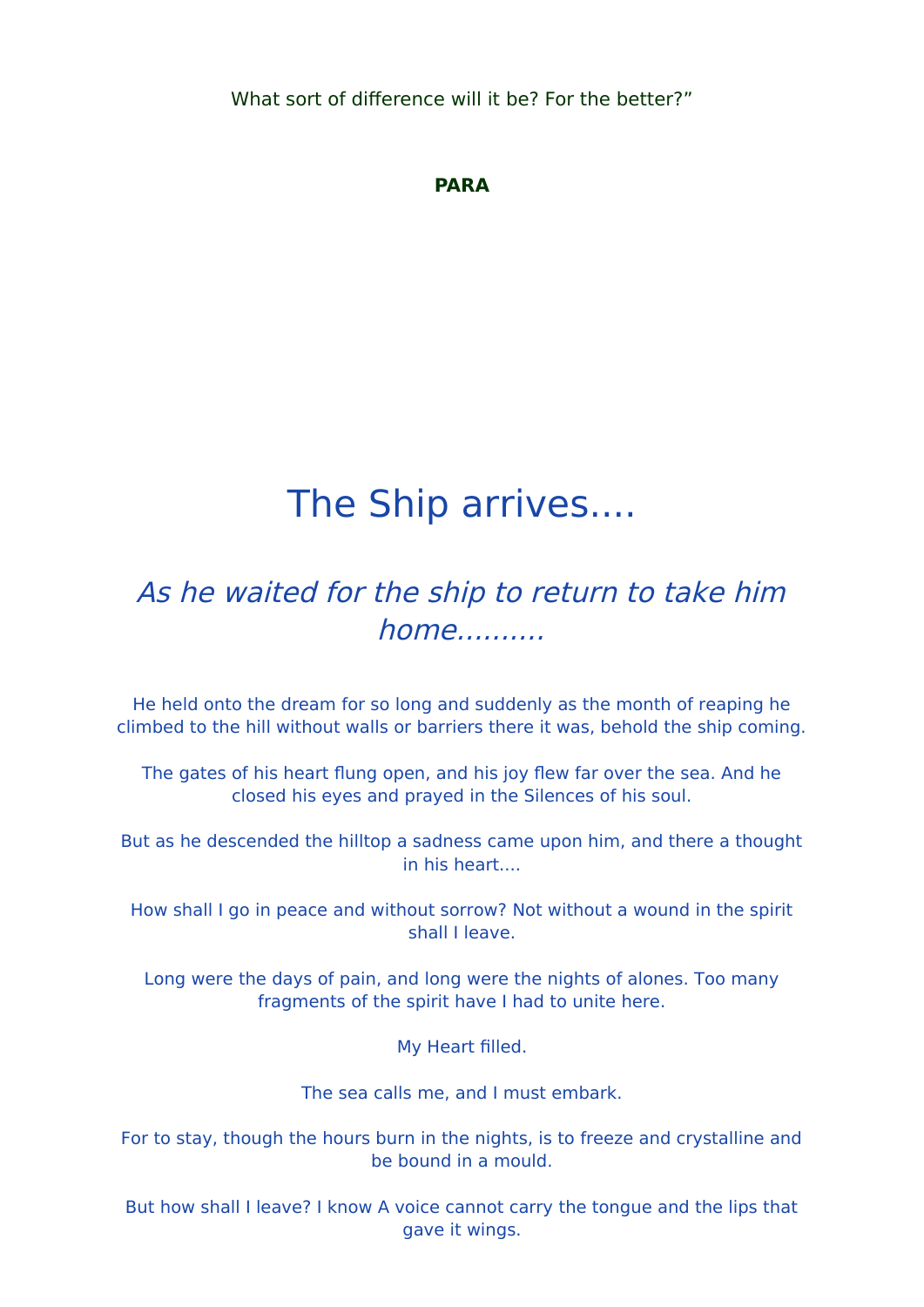I must fly like an eagle across the sun.

Looking back at the ship coming, his soul cries.

How often have you sailed in my dreams? And now you come in my awakening, which are my deeper dreams.

Ready am I to go, and my eagerness with sails full set awaits the wind.

But shall the day of parting be the day of gathering?

But the elders stood forth and said go not yet way from us. A noon tide have you been in our twilight, and your youth has given us dreams to dream. No strangers are you among us, nor a guest, but our son and our dearly beloved.

Let not the waves of the sea separate us now, and the years you have spent in our midst become a memory. You have walked among us a spirit, and your shadow has been a light upon our faces.

Much have we loved you. Our cries are loud, reveals before you. Love knows not its own depth until the hour of separation.

Those who stood near saw his tears falling.

Yet one soul who believed in him approached him, hailing for all to hear, Prophet of God, in quest of the uttermost, long have you searched for distances for your ship. And now your ship has come, and you must needs go.

Deep is your longing for the land of your memories and the dwelling place of your greatest desires; and our love would not bind you nor our needs hold you.

Yet we as before you leave us, that you speak to us and give us of your truth. And we will give it unto our children, so it shall not perish.

I discovered this masterpiece in one of my special journals. I cannot recall who wrote these words or if it is a combination of mine and other amazing authors. I give full credit to whoever these words belong to.

PARA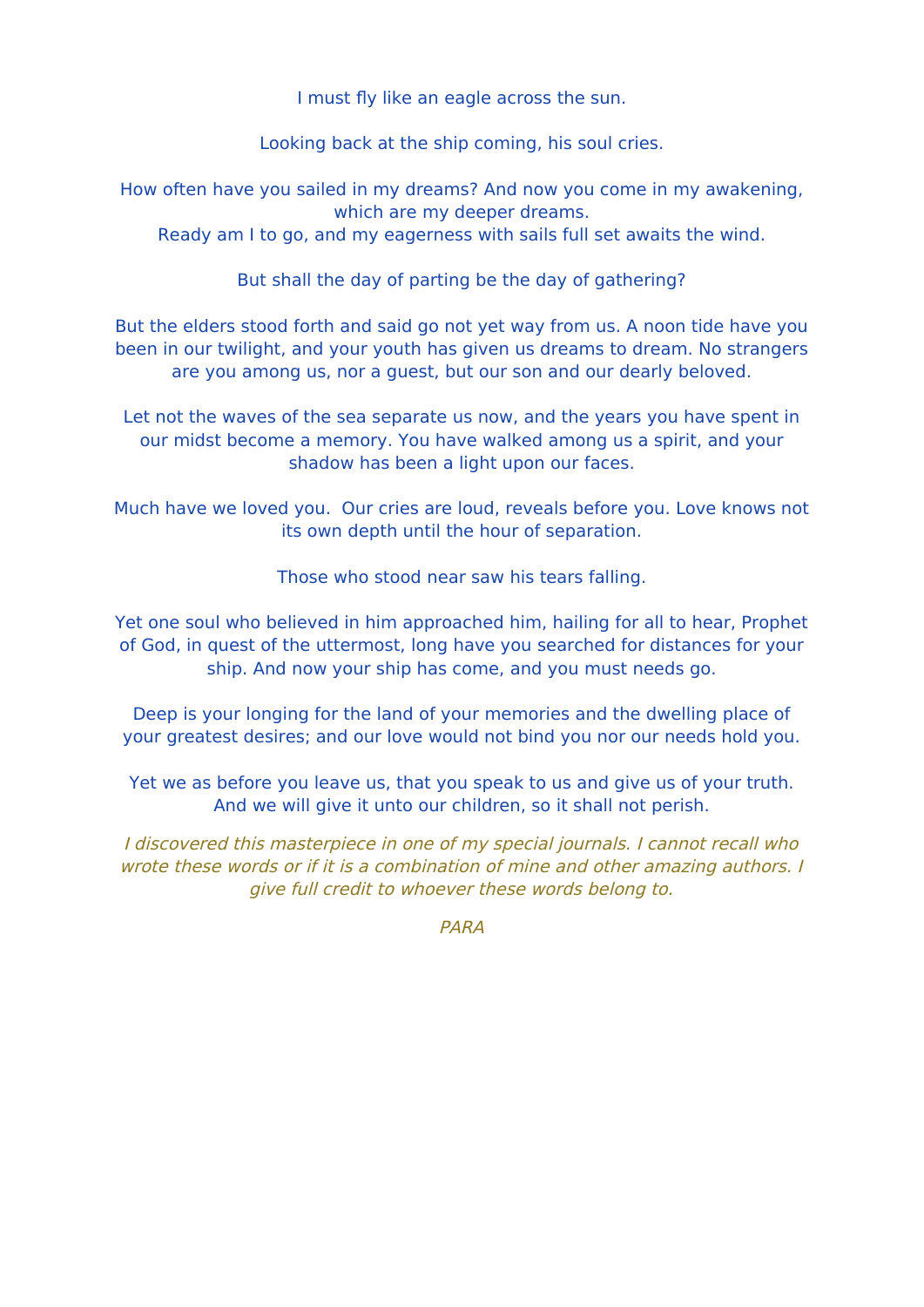

Para Kas-Vetter©Copyright

true to yourselves and authentic to life.

Para Kas-Vetter and Otto Vetter

Sòlance Voyage Gallery

para@solancevoyagegallery.com.au

"How is it possible for those who don't know the future to walk into it with courage? That takes insight....wisdom, vision, discernment, intuition, and anticipation."

Charter R. Swindoll

"We must be willing to let go of the life we've planned, so as to have the life that is waiting for us."

Joseph Campbell

"There are a billion murals on a billion walls, and the person chooses one and falls down before it and devotes himself to it. He spends a thousand years trying to decipher it. So be it. Eventually, he'll wind his way out of the labyrinth. Then he'll enter another labyrinth and undergo the same process. He'll do this on and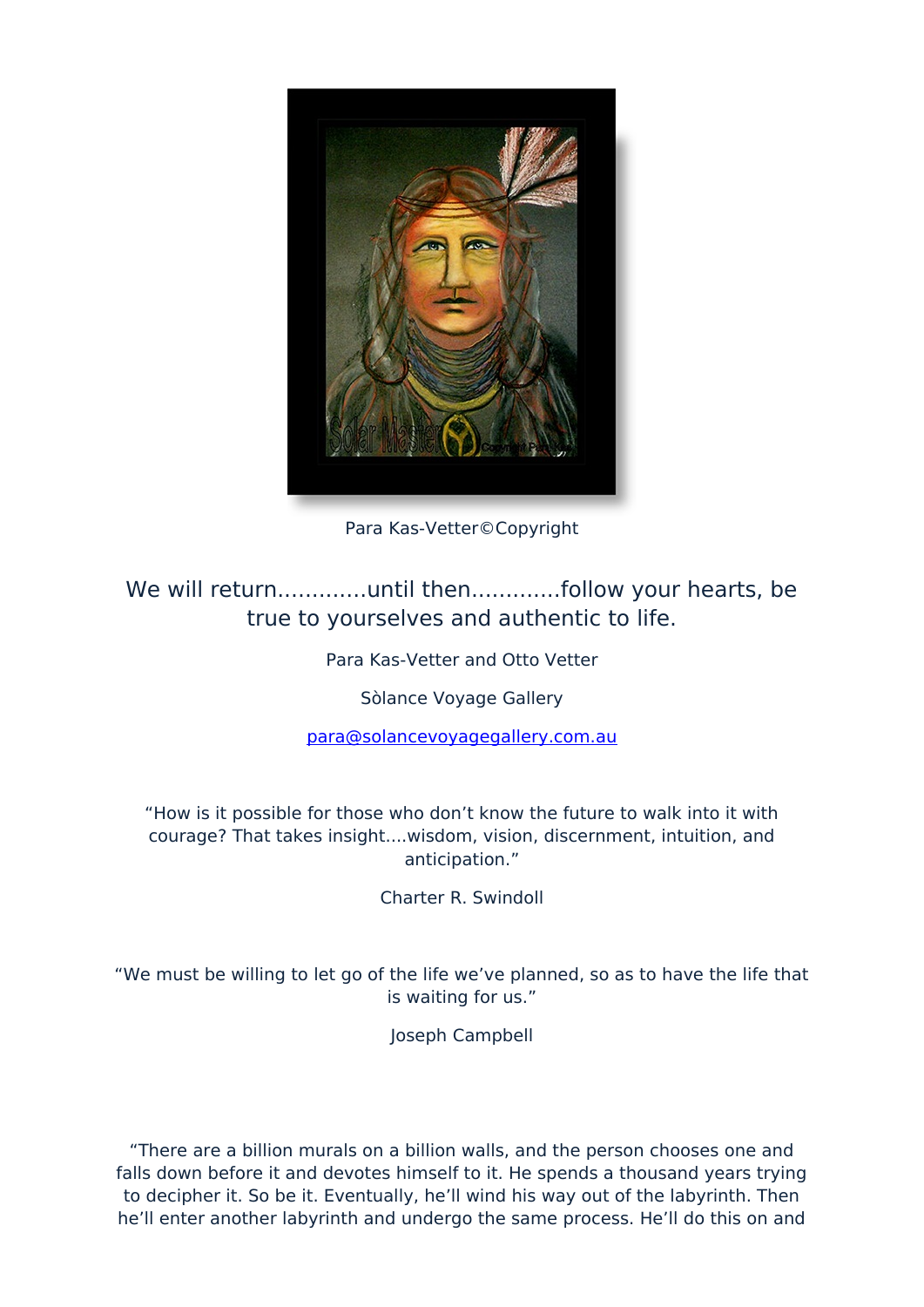on and on, and finally he'll see that he can imagine his own labyrinth. So he does. He invents many labyrinths. Then one day, it'll occur to him that he can imagine whatever he wants to. It doesn't have to be a labyrinth."

Jon Rappoport

"Many...have learned to be who the world wants.... But there comes a time when it is harder to hold onto this facade...."

Rebecca Campbell

"It takes a lot of Courage to release...what is no longer meaningful."

Alan Cohen

"Courage is knowing your big picture goals and having the confidence to change direction when the path alters."

Adele Basheer

"Things are...changing at a cellolar level. Yoo are not who yoo were a year ago or who you will soon be....you are transforming."

"It is time to unbind from the old ways of being that are no longer sustainable."

"..Let go of who you once were or...defined you...embrace who you truly are now."

Rebecca Campbell

"... leave... the old story behind... and step... into a new once upon a time...."

**Sources** 

"Written upon your soul are stories waiting to be told

Dreams longing to be created and new adventures ready to begin."

Adele Basheer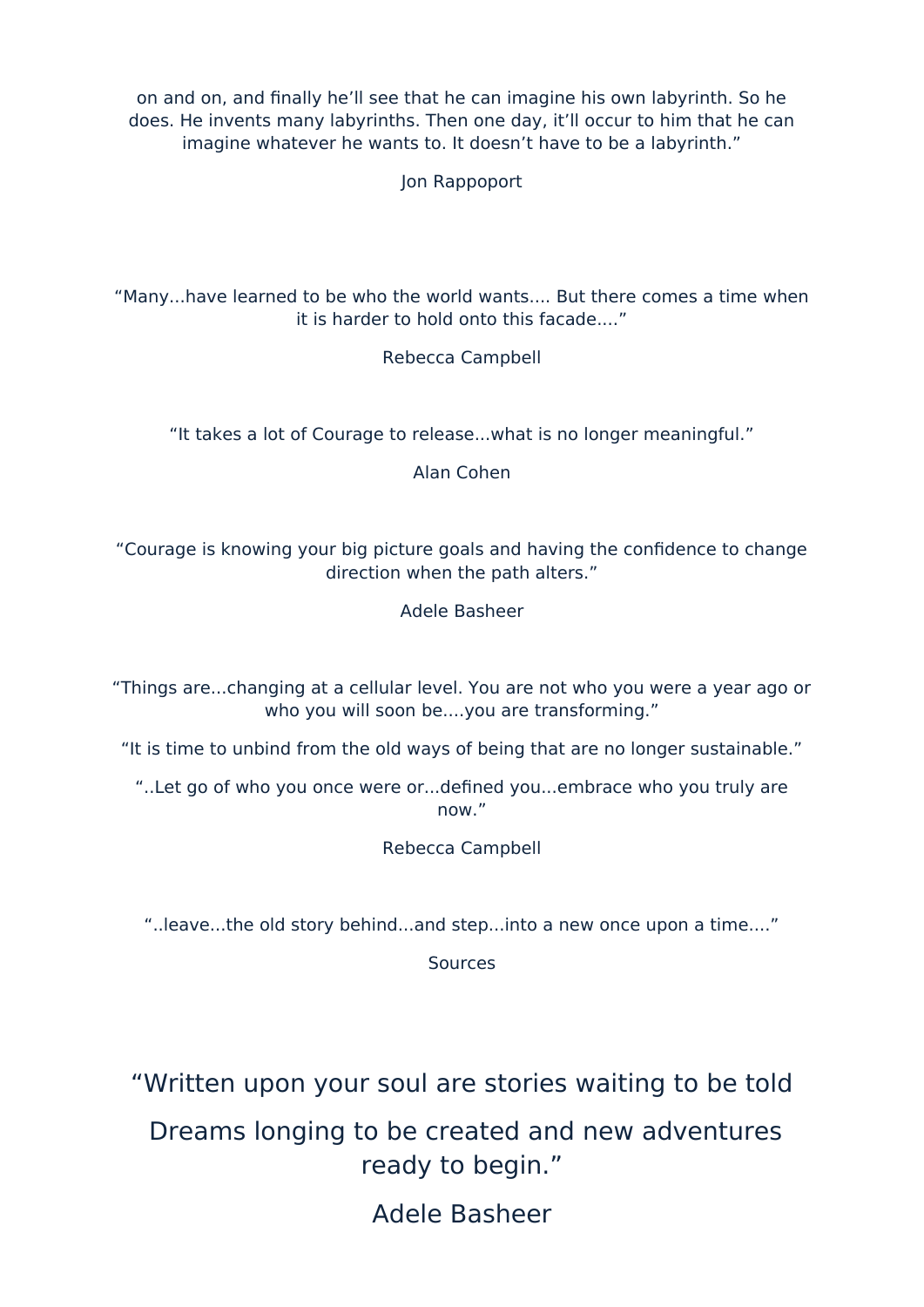"Every heart has a deep prayer that makes all the other desires, goals and wants look like background music....when we dive into the bountiful depth of our heart....when we gather up the space and honesty to dive into it, we can not help but surrender to it's humble truth and raw beauty...we stop relying on our own strength to make it happen. We realise that my will and thy will are actually one of the same (Source). The deep prayer in your heart not only knows the way, it is the way.

What's your heart's deepest prayers?"

Rebecca Campbell

"If you were the only person on Earth what would you do?"

Rebecca Campbell

"Nature...filled with magic, imagination, opportunities, possibilities, healing and adventure."

Angela Hartfield

THE REVELATION: 'You can't hide a light.'

'New dimensions of awareness' are helping to realise, know and remember 'a purposeful existence'. 'The dawn of ... new life....that which has been dormant now comes alive.' 'Unleash your creativity....create' for 'you are a unique divine spark of the Creator'. Only you can express 'in a way' that which 'nobody else could ever express it'. You are 'SO important, and nobody else can apply that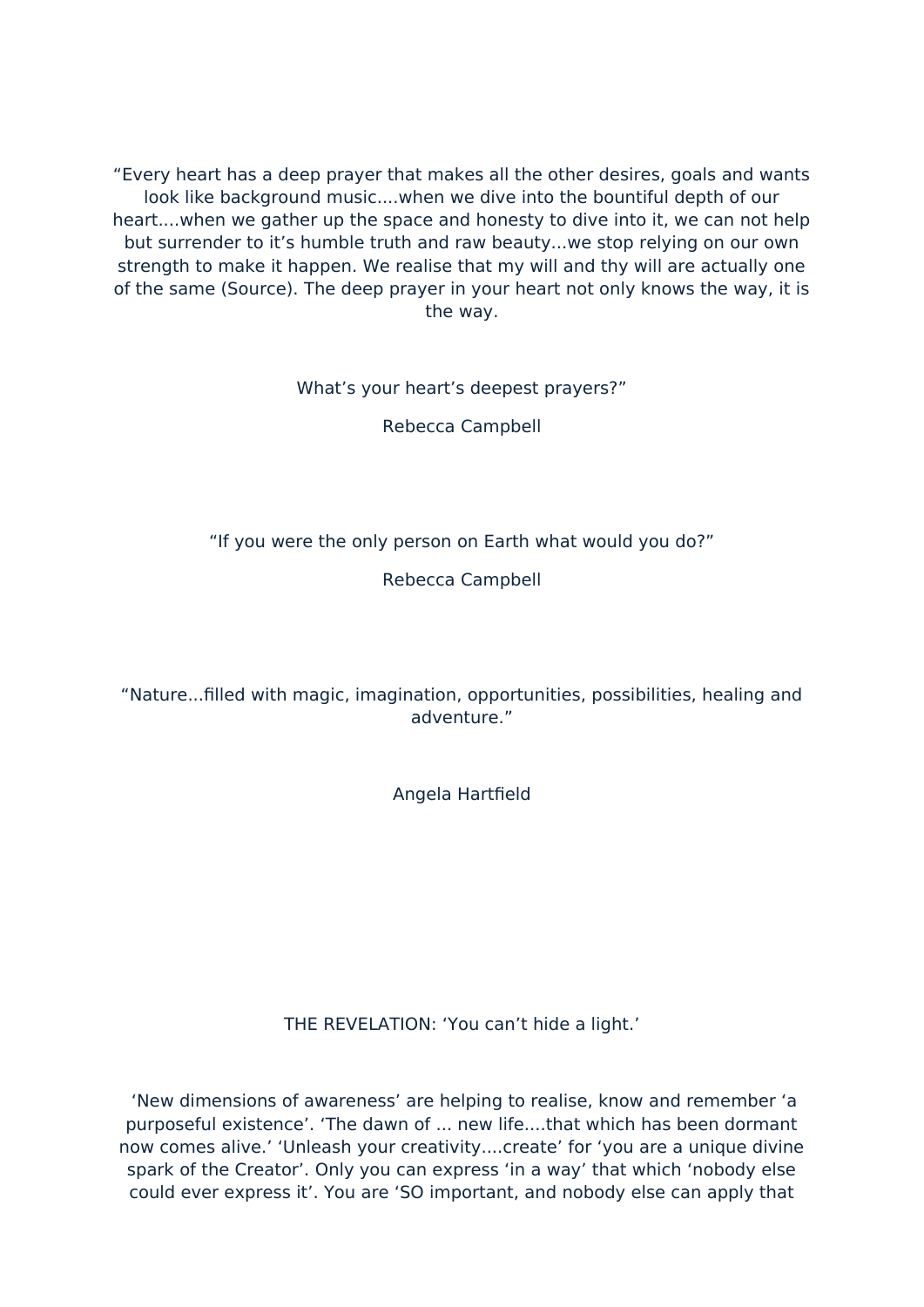piece to the cosmic puzzle. Only you can'. Shining 'your light in a way that only you can' creates 'a special kind of magic that is impossible to mimic'.

'The planet needs your soul's unique tone.'

'Don't squeeze your amazingness into a square box.' 'Shine through the shadows'. Reveal your 'inner light in all its authentic glory'. 'Most of the important things in the world have been accomplished by people who have kept on trying when there seemed to be no hope at all.' 'Hope sees the invisible, feels the intangible and achieves the impossible.' And keep this in mind: 'People travel to wonder at the height of mountains, at the huge waves of the sea, at the long courses of rivers, at the vast compass of the ocean, at the circular motion of the stars, and they pass by themselves without wandering'.....

Various Authors

# **CREATIVITY**

"Do keep learning! We're been gifted with creativity and inventions, and we keep coming up with new techniques and tools for making beautiful things. The internet gives us unprecedented connectivity to craftspeople worldwide. Learning from each other has never been easier, so why not take advantage of information out there? Be generous with your knowledge, and learn from others."

# ROSLYN MIRRINGTON

BLOOM

https://bloom-australia.squarespace.com/ www.bloomandblossom.blogspot.com.au

# "Sailing on the Winds of Destiny"

Mischa Llewellyn.

Looking back at my whole life at the joys, the challenges, the losses, the gains, the grief, the laughter, the sadness, the smiles, the uncertainties, and the known, I realise how Blessed I truly am now that I can look back with a whole new perception.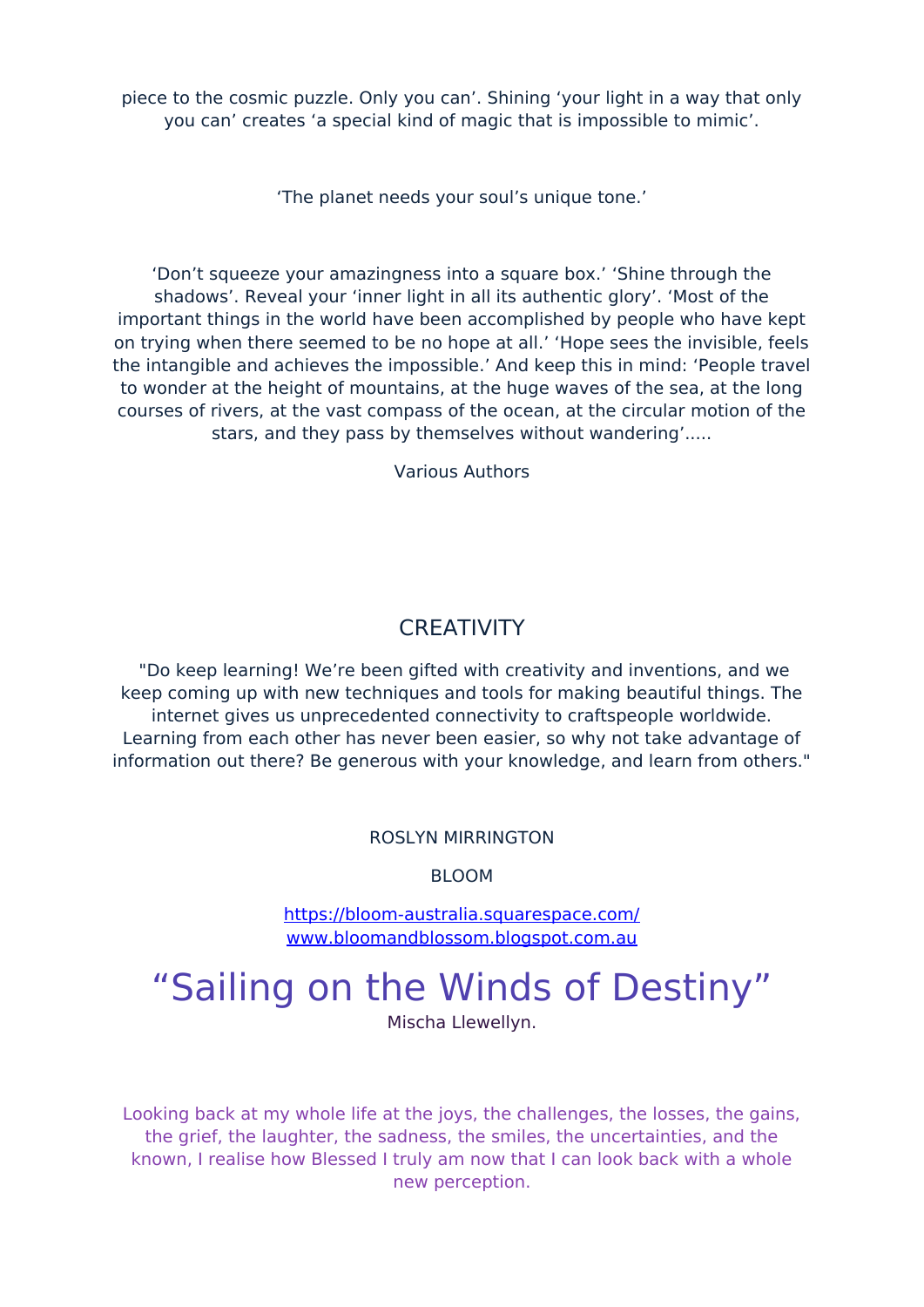PARA

"Each of us was born with wings and has the ability to go further than we ever thought possible and to do things beyond our wildest imagination." "...the strength is of connection with the Source of life, and it unites us with our intuition in the deepest way" "...when we leave the known world to voyage into the unknown..." "There is a candle in our Heart, ready to be kindled. There is a void in your Soul, ready to Be filled"

**Rumi; The Hero's Journey;**

# "Where hope grows, Miracles bloom." **Elna Rose**

## "We don't know who we are until we see what we can do." **Martha Grimer**

Many of us have become "nomads" in our Quest for Soul searching, Truth and Soul purpose. Unaware we find ourselves freely adapting constantly to New horizons, evolving, deepening our knowledge, wisdom, illumination, awakenings and evolution only to heal to then take flight again to our next destination.

Call it traveller, seeker, whatever. In today's time and Age it seems Nomadism no longer has that connotation it once did, nor the limited definition reserved for natives. It seems to have taken on a New form or norm of Life....A way of one fnally fnding opportonity to expand on their skills, talents, ability, knowledge, wisdom, ect. And continue the progress to aiming in reaching towards our Higher Good.

It's not until we turn around we realise how far we have travelled, what we have accomplished or achieved, and how much we have evolved in the process.

It is then we start to wonder if we are able to return back to our old lifestyle, patterns, life, only to realise it no longer serves or resonates with who we have become along the way. Some of us continue the journey, others find its time to rest, and for others a new beginning unfolds......<sup>1</sup>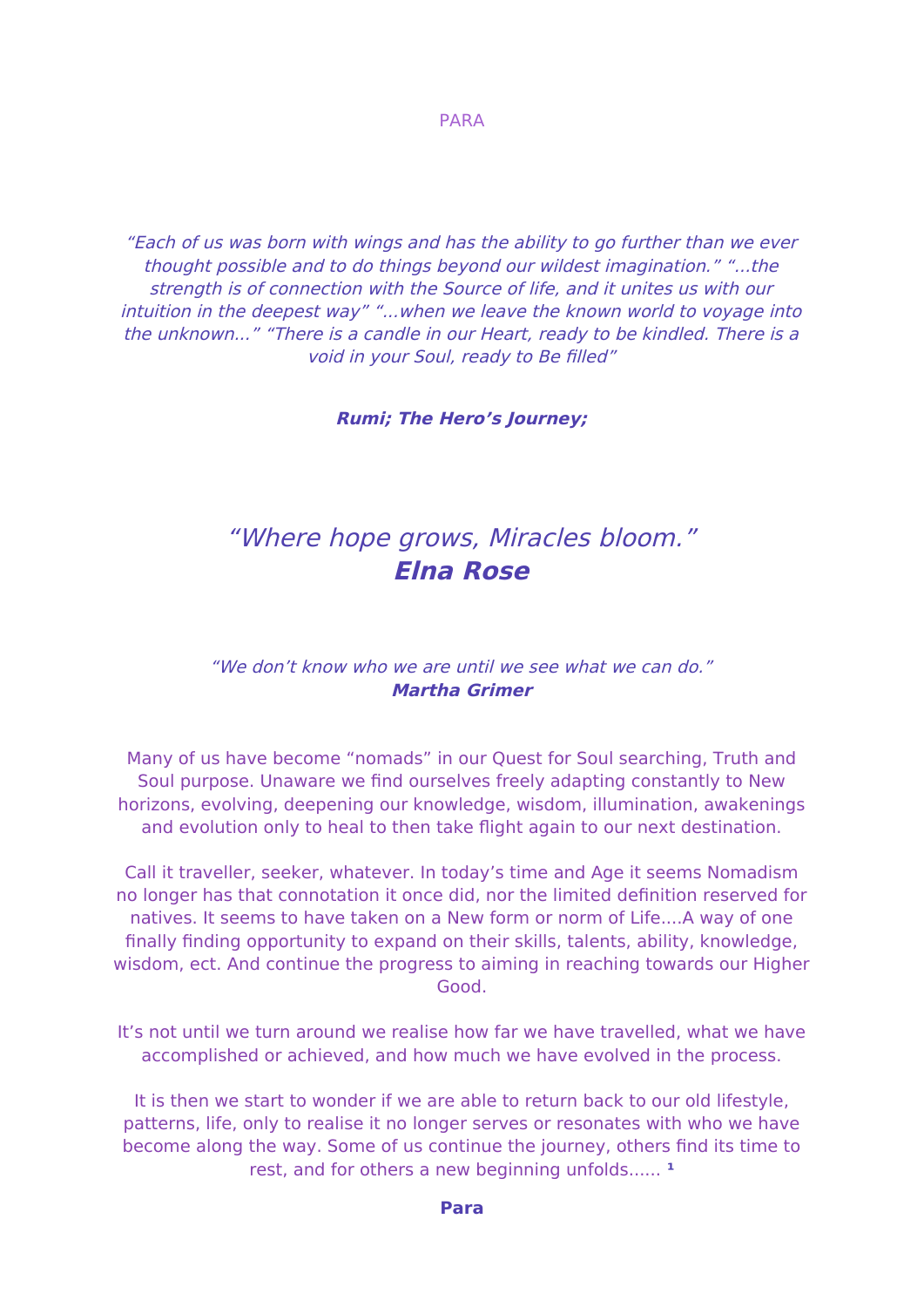(Nomad Include Home Nomad, Reincarnation, Life-paths, Astral traveling, traveling to other planets, Astronauts, Natives.

Other different types of nomads are listed in this linkhttps://becomenomad.com/different-nomadic-lifestyles/1 which include also those that travel for work and thus live in more than one or many places, have more than one home around the world for many reasons which includes reasons of having many or more than one family, spiritual pursuits, creative pursuits, inventors, working for companies that require traveling and moving constantly, circumstances such as unjustifiable wars, digital nomads that move and explore various destinations or for other reasons but make a living on technology, house-sitting, educational purposes, and traveling for a few months per year staying at holiday destinations, camping or remote sites, motor-home lifestyle and so on.

So doesn't that mean than that we are ALL nomads?????)

What Otto and I embarked on together lead us unknowingly on a journey that has deepened our personal development, given us remarkable healing, deeper spiritual awareness, essential well being, and an inexhaustible connection to nature. Remembering simplicity and more importantly in how to live fully in the moment. That would have been one of my most challenging lessons to have mastered.

Did you know that before meeting Otto I had already begun to master not having a diary that would have everything scheduled right to the minute!!!!!! Yep that is how I used to live, on a diary filled with even scheduling when I would eat in the morning and what I will do before going to bed. OH MY GOD what was I on seriously!!!!!!!!!!!!!! Imagine adding to the equation of not having a diary as such any more and not wearing a watch!!!!!!!!!!!! Then add extra components to the equation such as living fully in the moment and better yet, on top of all that silencing the mind whilst connecting to nature. That was a learning journey in itself. All the while learning to be spontaneous, flexible and adaptable to change.

Para

"Along the way, we encounter sentimental connections, collections of sentimental things, experiences, values, beliefs that further define us."

**Unknown** 

"Come forth into the light of things. Let Nature be your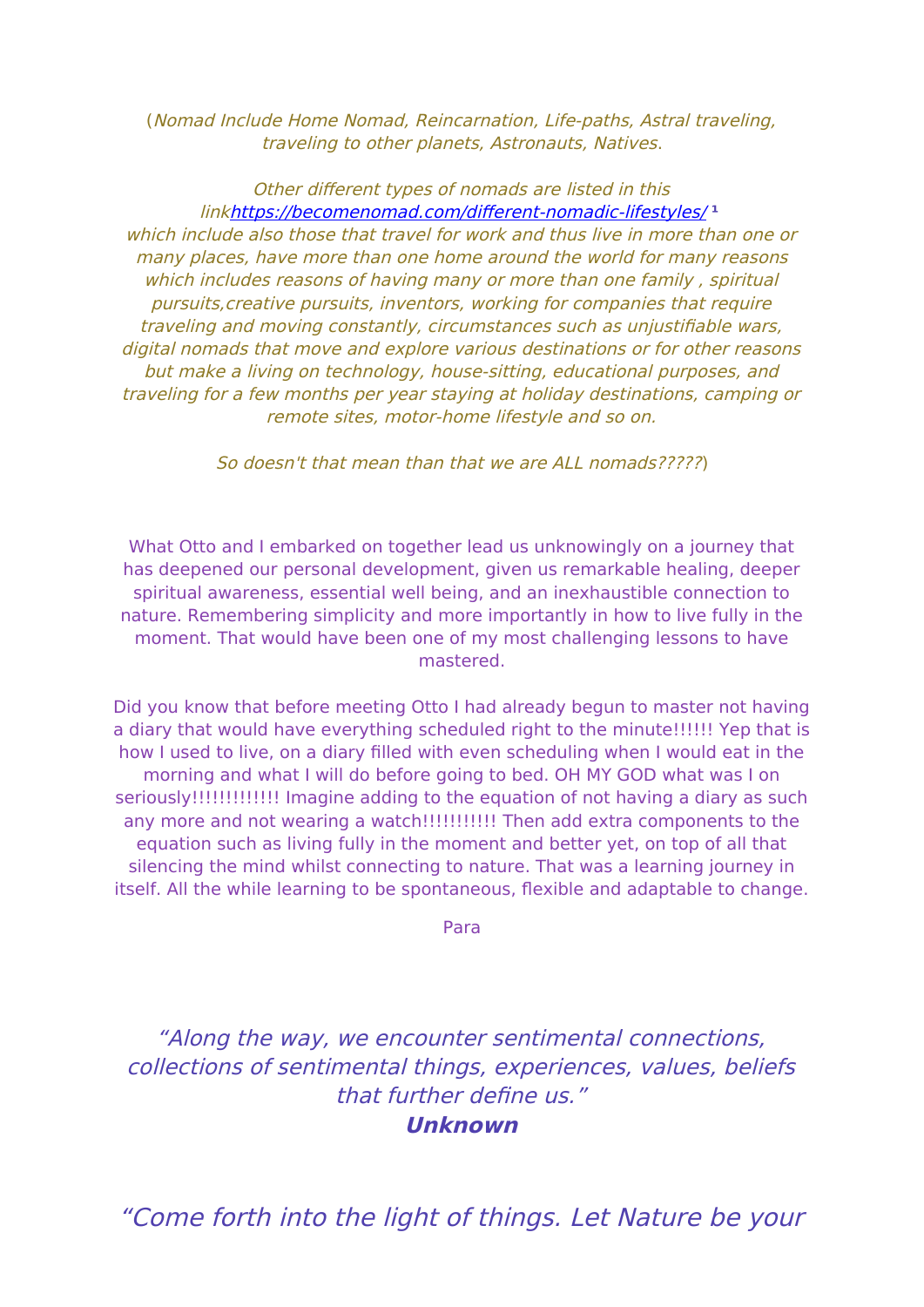# teacher." **William Wordsworth**

## "A single sunbeam is enough to drive away many shadows." **St Francis of Assisi**

What was also bold was the deep desire to step outside as much as possible from being in a confined 'box' or matrix. I did not want to compromise, be bullied into, or forced to compromise my values or cherished dreams anymore. I could not understand after I began to awake, what the purpose of the 'hierarchy' was. It was such a waste of time, money and resources. It no longer made any sense to me. It was about competition, competing with one another, it involved dictatorship and controlling tactics, and an abuse of authority, whilst everyone along the hierarchy thought were authority, with no one in specific taking responsibility for their actions. It was like a ladder that we climbed with only a few that did good and stood in truth whilst the most were trully puppets losing their values and morals.......... No one really benefits.

Para

### "When a man understands his true nature, he will join with others not as a servant but as an equal." **Neil Powell**

Those awakenings made me realise that my worth is far more important than trying to fit in to be accepted. It takes enormous strength and courage to stand for truth.

The 'old story' of my life no longer has a purpose or significance, and as the whispers of my heart amplifies so does my love for life to live it fully in the Light.

#### Para

"Hear the 'Whispers of the Universe'...As a teacher of the symbolic language of the Universe....whether we are conscious of it or not, the universe is communicating to us through signs. Native peoples have always known how to interpret these powerful messages, but with the development of technology and the increasing stress of our modern lives, we have become more and more re moved from our connection to the earth and from our inner wisdom. We have lost our ability to decipher the signs that surround us and that appears in our dream, and we are largely unable to tap in to our innate intuition...reconnect with the magic of our inner selves so that we may properly interpret these signs and the true meanings of our dreams- and make the right decisions and choices in our lives...."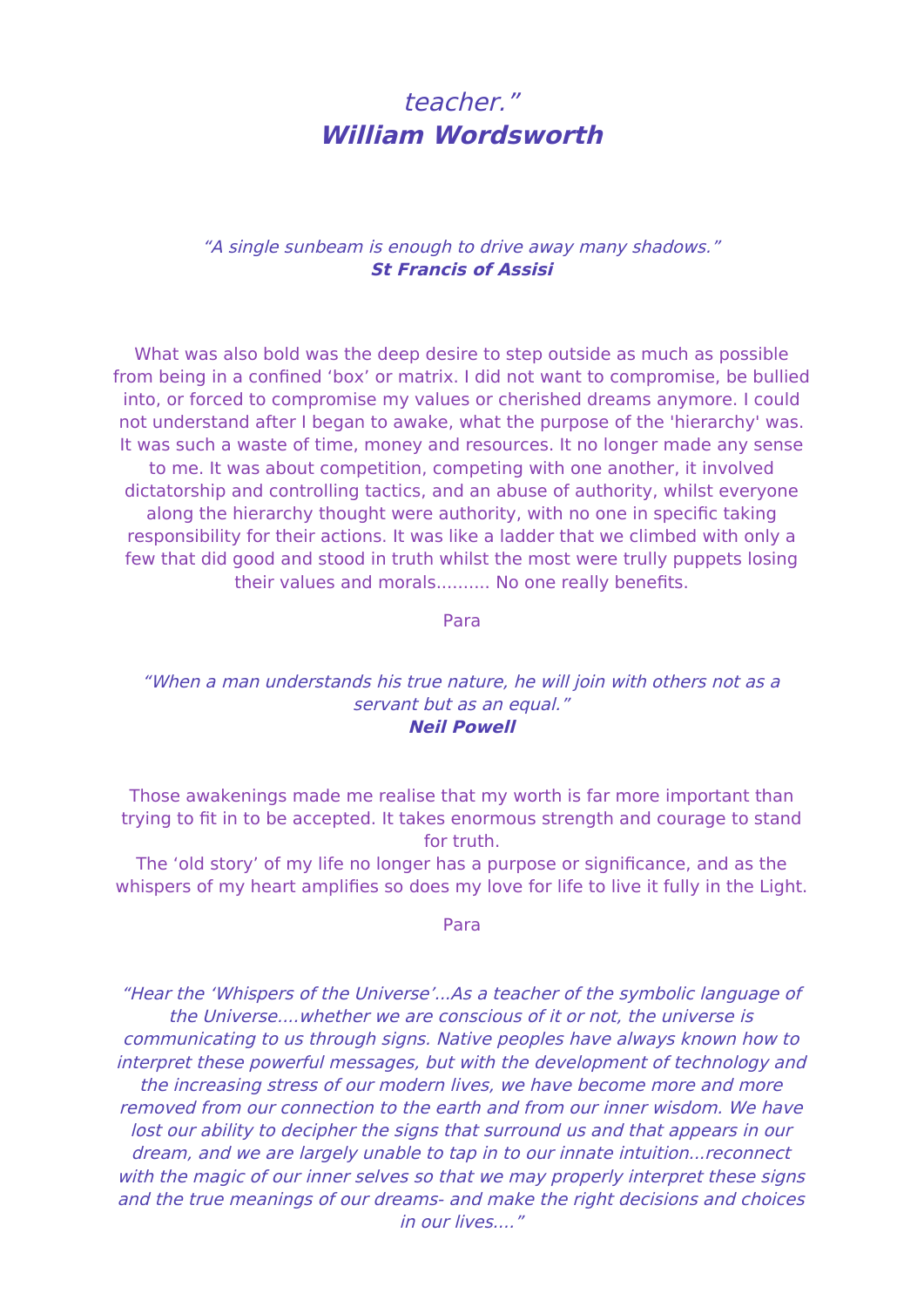### **Denise Linn, Cherokee Indian heritage.**

## "Lose yourself in nature and find peace." **Ralph Waldo Emerson**

"Even a stone, and more easily a flower or a bird, could show you the way back to God, to the source, to yourself. When you look at it or hold it and let it be without improving a word of mental label on it, a sense of awe, of wonder, arises within you. Its essence silently communicates itself to you and reflects your own essence back to you. **Eckhart Tolle**

The journey is about "gaining knowledge, understanding, experience, wisdom, insights, values, appreciation, humbleness, adventure, freedom, lessons, discovering, growth, finding your roots."

Because of you dear path and 'old story' I realise I am dearly Blessed for who and what I have become and what I Trully AM. Because of you, Love propels me, hope motivates me and creation inspired me. Because of you, I am encouraged to honour intensely love and light into my life. Because of you, I learnt it is my birth right to live the life that is for my highest good, because I Am sovereign.

Para

"Anything inauthentic can no longer survive. Anything that is not in alignment with who we truly are is proving harder and harder to hold onto. Rugs are being pulled. Foundations are crumbling. Sometimes, the tower must fall.

It's as if the Universe is trying with all its mite to get our attention. To wake us up. To urge us to build our lives on unshakable foundations of who we truly are and who we came here to be.

Finding the courage to let go of the life that we have consciously created is scary. It's why not everyone does it. And why it's so common to do all we can to ignore the whisper.

And so that whisper gets louder and The Universe just keeps turning up the heat until it gets so hot that we finally beg for mercy.

Creating a life based on who we truly are is not always easy. It requires a letting go often without having something or someone to take its place. It's why not everyone does it.

When we somehow manage to let go of control and build a life on who we truly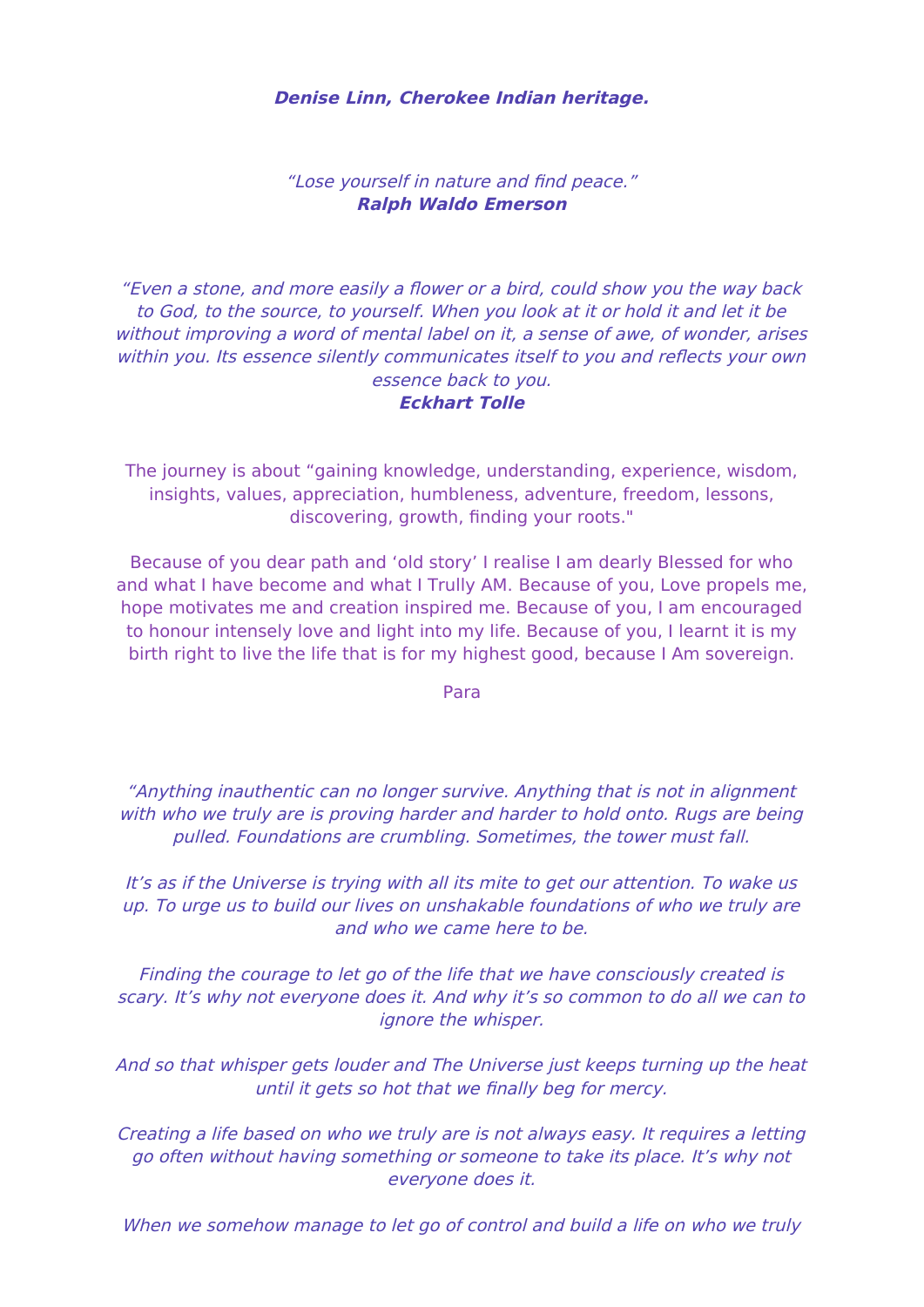are, life begins to flow. It's like floating downstream or walking on a travelator at the airport. We discover that the only way to find ourselves in a life that lights us up is to actually follow the invisible trail of what lights us up and to do it over and over again.

We discover that this whole time The Universe has been doing everything it could to get our attention and that it will do whatever it can to support our rising and our lighting up. It's only right that The Universe supports us in this way, for when we are lit up, we automatically light up the World."

#### **Rebecca Campbell.**

"You've achieved a lot on life's journey, and you know yourself better than ever now. Sure you've got commitments, but your freedom is growing.........open the door to the next phase in your life......"

**<https://my-next-life.com/>**

"If you want to awaken all of humanity, then awaken all of yourself, if you want to eliminate the suffering in the world, then eliminate all that is dark and negative in yourself. Truly, the greatest gift you have to give is that of your own self-transformation."

#### **Lao Tzu 600BC**

"You cannot travel on the path until you become the path itself." **Buddha 624-543BC**

> "Man, Know Thyself." **Greek Proverb**

"Something so remarkable happened that I have come to learn The Soul has far Greater weight in Meaning than one realizes." Para Kas

**"I had never even thought for once that the world I once lived in would be filled with misconceptions, distortions, manipulations, deception, or untruths, let alone would have been a part of it, and if so, was made to believe it was "normal". In fact who would dare to think or believe for one moment that life was any other than how we were made to believe, taught, brought up, or exposed to."**

Erwin Raphael McManus – Stand against the wind: Awaken the Hero within www.awakenhumanity.org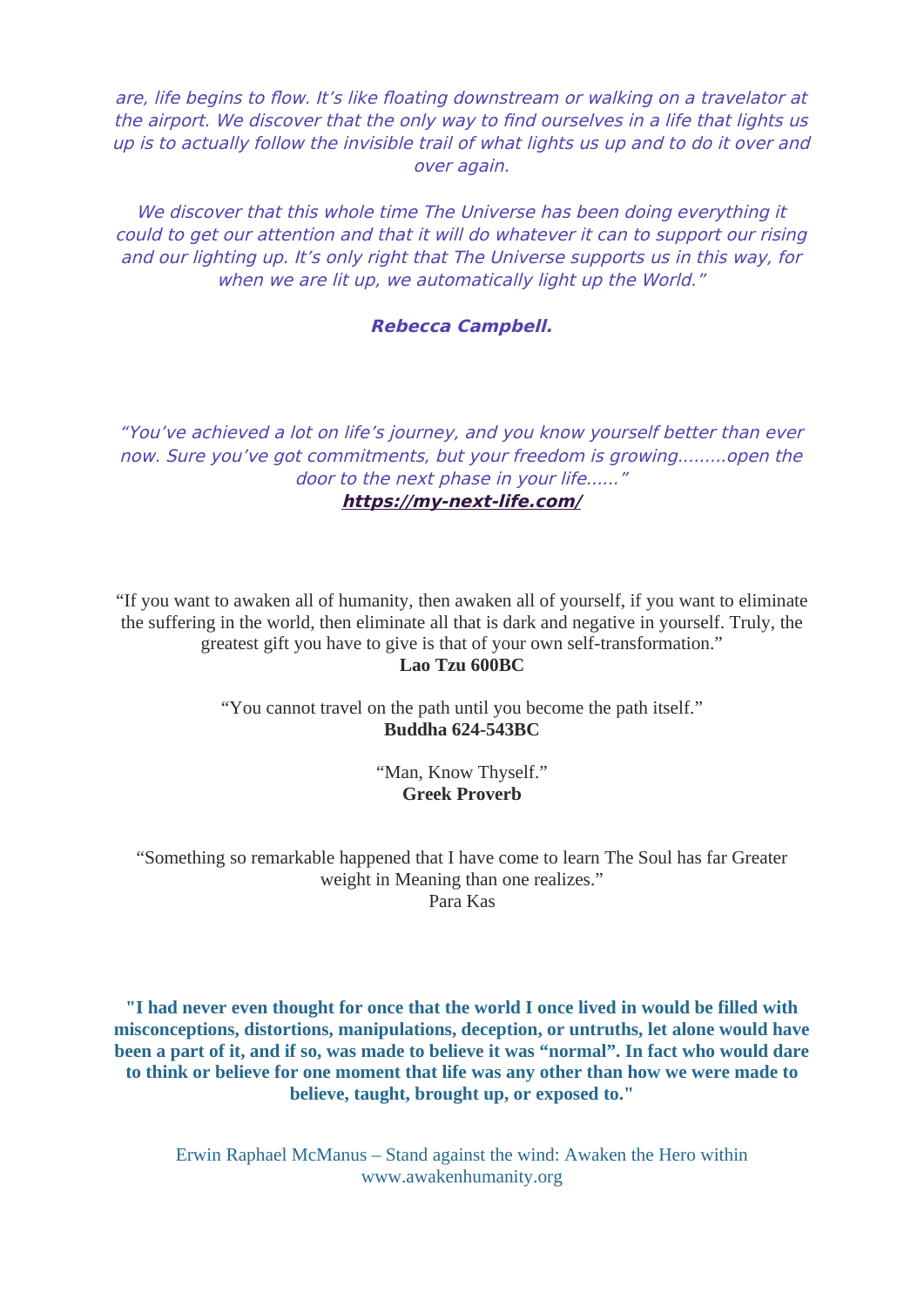**"I don't take myself ......to be fully "awake", let alone "enlightened". There are vastlydifferent levels and steps on the "spiral out"; one step cannot be claimed to be "better" or" worse" than another, it all depends upon one's individual soul lessons/path (which includes divine timing with regards to what we're being shown...." "... my personal emancipation and embodiment process continues , and there are always more lessons to learn....."**

**.... "All of us, in our own process of awakening, will visit the limitation of our personal will. Most of us will visit it several different times, on deeper and deeper levels, until it is fully extinguished......................."**

> Bernhard Guenther <http://www.atlasnews.one/the-perilous-path-towards-awakening>

**"No one know what they ARE CAPABLE of until they try."** Biscay Greetings

**"A Head Full of Fears Has No Space for Dreams."**  Unknown

*"Believing has an unexplainable way of changing one's life."*

*Anonymous*

*"To accomplish great things, we must not only act, but also dream, not only plan, but also believe." Anatole France 1844-1924*

> *"One of his students asked Buddha, " Are you the Messiah?" "No", answered Buddha. "Then are you a Healer?" "No", Buddha replied. "Then are you a teacher?" the student persisted. "No, I am not a teacher". "The what are you?" asked the students exasperated. "I am Awake", Buddha replied"*

> > *Buddha 624-543BC*